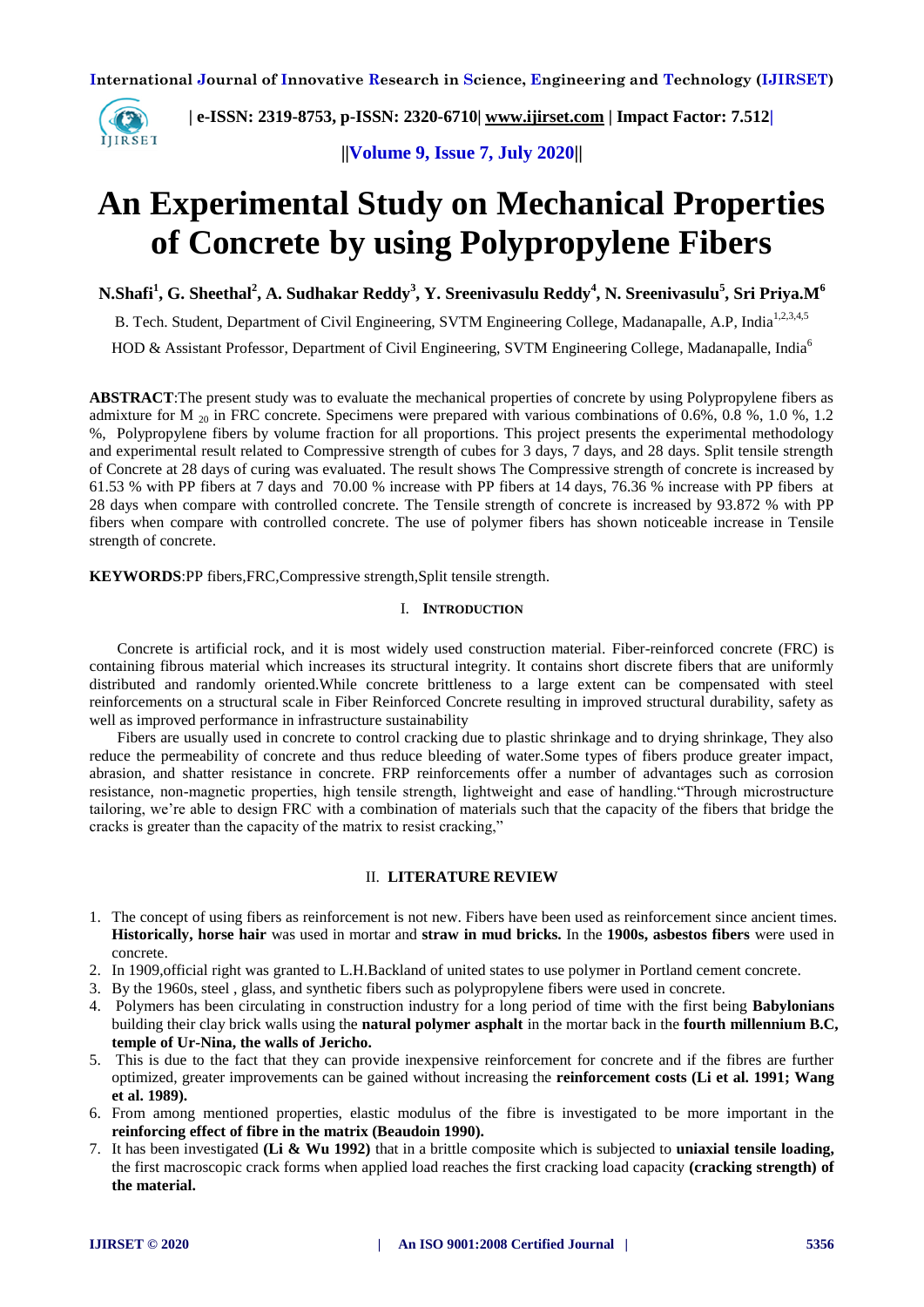

 **| e-ISSN: 2319-8753, p-ISSN: 2320-6710| [www.ijirset.com](http://www.ijirset.com/) | Impact Factor: 7.512|**

## **||Volume 9, Issue 7, July 2020||**

- 8. Fibres can only increase the strength of their composites when they have **greater modulus of elasticity** than that of the matrix **(Zheng & Feldman 1995).**
- 9. Polymer fibers act differently in a cement based matrix due to their **surface formation** and **high strength (Li et al. 2001).**
- 10. **(Li et al. 2002)** improved the performance of **ECC by using Polymer fibres** with proper adjusted surface properties in a suitable matrix.
- 11. Fibres are added in to a brittle-matrix composite to help improve three major aspects; **toughness, ductility and strength (tensile) (Arisoy 2002).**
- 12. Hence, these composites are recognized as extraordinary **high performance materials against durability** related problems because of their **ability in crack resisting** and crack width minimizing performance **(Kendall et al. 2008).**
- 13. The optimum performance of the composite highly depends on the compatibility of the fibre and matrix in terms of **strength, elasticity and surface adhesion** leading to an adequate **load transfer mechanism (Felekoğlu et al. 2009).**

## III. **METHODOLOGY**

#### **3.1. Polypropylene Fiber :**

Polypropylene Fiber Reinforced Concrete is an embryonic construction material By utilization of Polypropylene fibers in concrete not only optimum utilization of materials is achieved but also the cost reduction is achieved.Addition of polypropylene fibers decreases the unit weight of concrete and increases its strength.



 **FIGURE NO:3.1.POLYPROPYLENE FIBERS**

Poly propylene is a 100 % synthetic textile fiber.It is formed by about 85 % propylene. the monomer of polypropylene is propylene.Improve mix cohesion, improving pump ability over long distances, Improve freeze-thaw resistance, Improve resistance to explosive spalling in case of a severe fire. Improve impact resistance Increase resistance to plastic shrinkage during curing

| <b>FIBRE LENGTH</b>         | 6 MM                |  |
|-----------------------------|---------------------|--|
| <b>DENSITY</b>              | $0.91$ GM/CC        |  |
| <b>MELTING POINT</b>        | $160-170$ °C        |  |
| RESISTANCE TO ACID & ALKALI | 94.4%               |  |
| <b>FIBRE TYPE</b>           | <b>MONOFILAMENT</b> |  |
| <b>CRACK ELONGATION</b>     | 15%                 |  |
| YOUNG'S MODULUS             | 5 GPA               |  |
| <b>TENSILE STRENGTH</b>     | <b>600 MPA</b>      |  |

Table No: 3.1.POLYPROPYLENE FIBERS PROPERTIES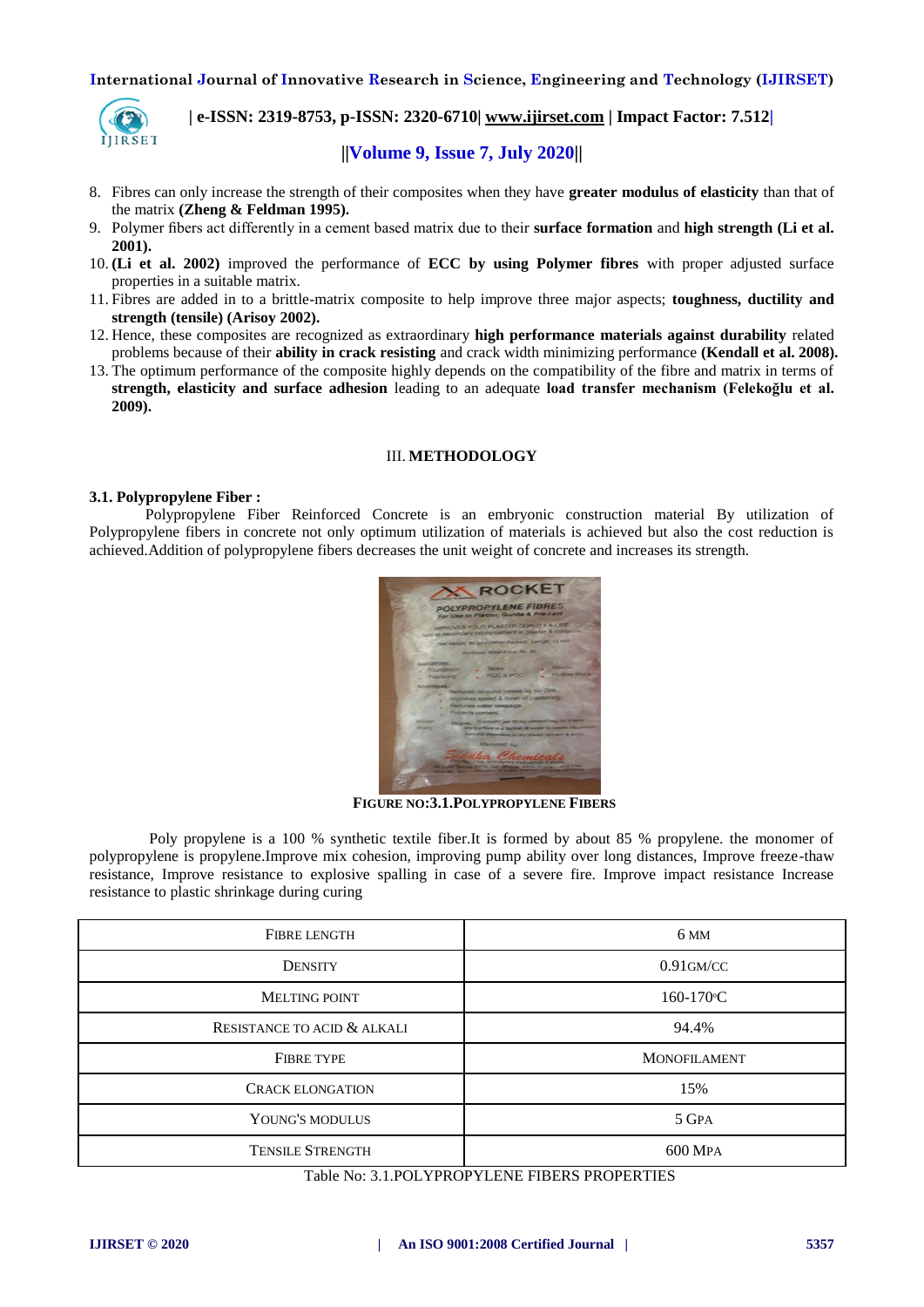

 **| e-ISSN: 2319-8753, p-ISSN: 2320-6710| [www.ijirset.com](http://www.ijirset.com/) | Impact Factor: 7.512|**

**||Volume 9, Issue 7, July 2020||**

## **3.2. Cement :**

| <b>SLNO</b>    | <b>Characteristics</b>     |                                                                           |
|----------------|----------------------------|---------------------------------------------------------------------------|
|                | Fineness of cement         | $F.C=wt of sample left$<br>wt of sample<br>$= 5$ X 100%<br>100<br>$= 5\%$ |
|                | Setting time               |                                                                           |
|                | a) Initial setting time    | 18 Minutes                                                                |
|                | b) Final setting time      | 560 minutes                                                               |
| 3              | Normal consistency         | 32%                                                                       |
| $\overline{4}$ | Specific gravity of cement | $= 3.15$<br>Sp gravity                                                    |

Table No: 3.2.POLYPROPYLENE FIBERS PROPERTIES



**FIGURE NO:3.2.NORMAL CONSISTENCY&FINENESSS TESTING**

## **3.3.Fine Aggregate:**

- Fine aggregate used in concrete mixture, for conforming the zone-iii.
- Specific gravity of fine aggregate is 2.59.
- code book- IS 10262.

## **3.4. Coarse Aggregate:**

- Coarse aggregate used in this study are the crushed aggregate, this are commonly used stones are quarried, crushed and graded.
- The sizes are 20mm are used in this project.<br>• The specific gravity are water absorption test
- The specific gravity are water absorption tests is give code book is IS 10262.

| <b>PHYSICAL</b><br><b>PROPERTIES</b>  | <b>20MM</b> |
|---------------------------------------|-------------|
| Specific gravity of coarse aggregate  | 2.69        |
| Water absorption for coarse aggregate | 0.84        |

Table No: 3.3.Coarse Aggregate properties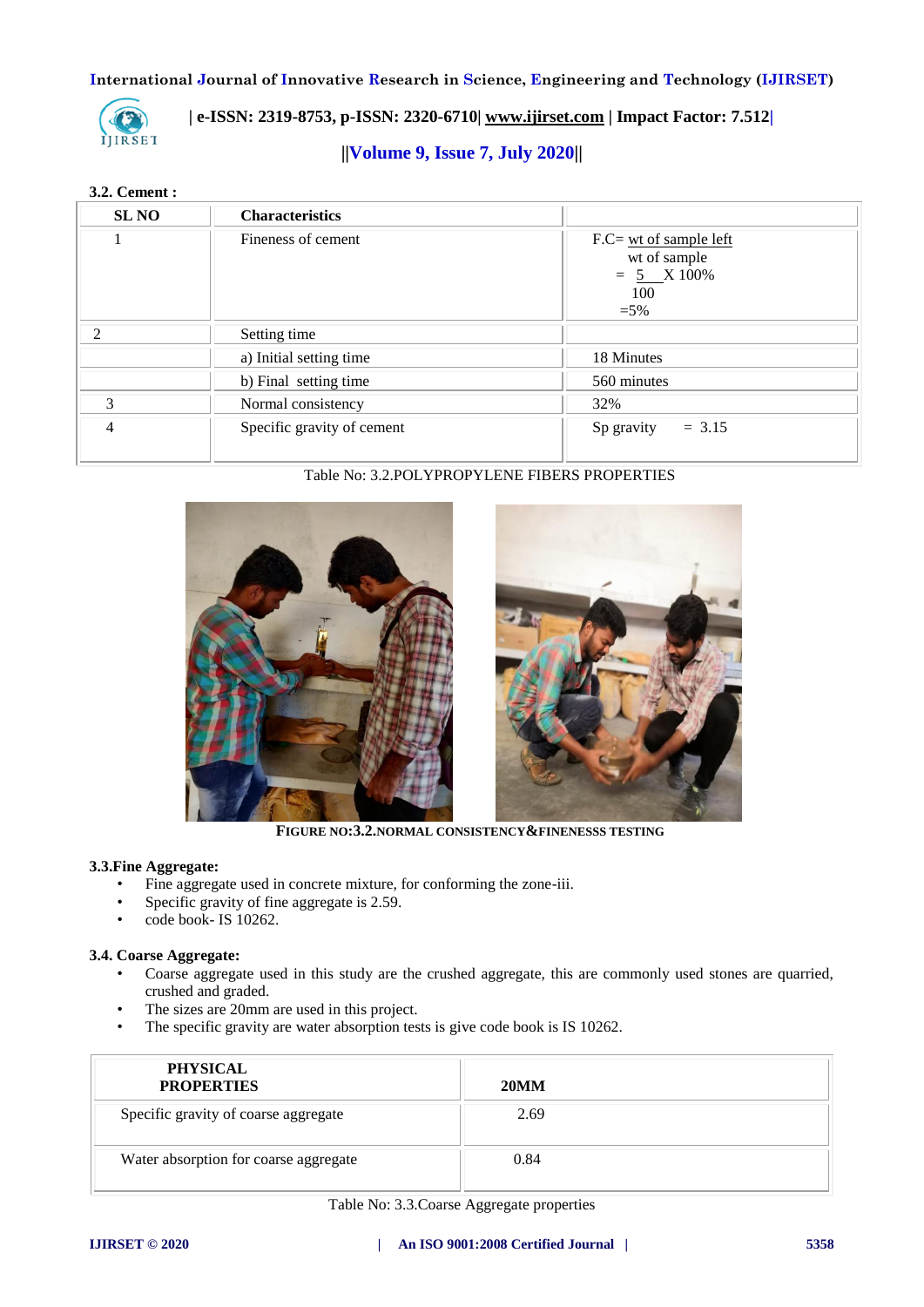

 **| e-ISSN: 2319-8753, p-ISSN: 2320-6710| [www.ijirset.com](http://www.ijirset.com/) | Impact Factor: 7.512|**

## **||Volume 9, Issue 7, July 2020||**

## IV.**EXPERIMENTAL METHODOLOGY**

## **4.1.MIX DESIGN**

| <b>MEAN STRENGTH</b> | $(F_{CK})$ | $=$ | $F_{CK}$ + 1.65 X S                            |
|----------------------|------------|-----|------------------------------------------------|
|                      | WHERE,     |     |                                                |
|                      | $F_{CK}$   | $=$ | TARGET MEAN STRENGTH.                          |
|                      | $F_{CK}$   |     | COMPRESSION STRENGTH@28DAYS.                   |
|                      |            |     | STANDARD DEVIATION. (IS CODE 10262 IN TABLE 1) |
|                      | $F_{CK}$   |     | $20 + 1.65 \times 4$                           |
|                      |            |     | $26.66$ kg/m <sup>3</sup>                      |
|                      |            |     |                                                |



(a)  $(b)$  (c)

 $(b)$ 

## Fig. 4.1. (a)(b)(c)Mixing of concrete



Fig.4.2.(a)(b).slump cone test &Curing Tank (b)

| S.NO | Water      | Cement | Fine aggregate | <b>Coarse</b><br>aggregate |
|------|------------|--------|----------------|----------------------------|
|      | 186 litres | 400    | 683.034        | 1157.453                   |



#### Table No:4.1. Mix proportions

## **4.2.Compressive Strength of Concrete**

- 1. Cubes with dimension of 150mm×150mmx150mm were used for Compression test .
- 2. All these specimens were casted in cast iron moulds confirming to relevant codes of Indian standards.
- 3. Prior to casting of specimen, moulds were cleaned, lubricated with oil and all the bolts are fastened tightly so that there is no leakages in the mould.
- 4. The curing was done by immersing concrete specimens in a tank containing water.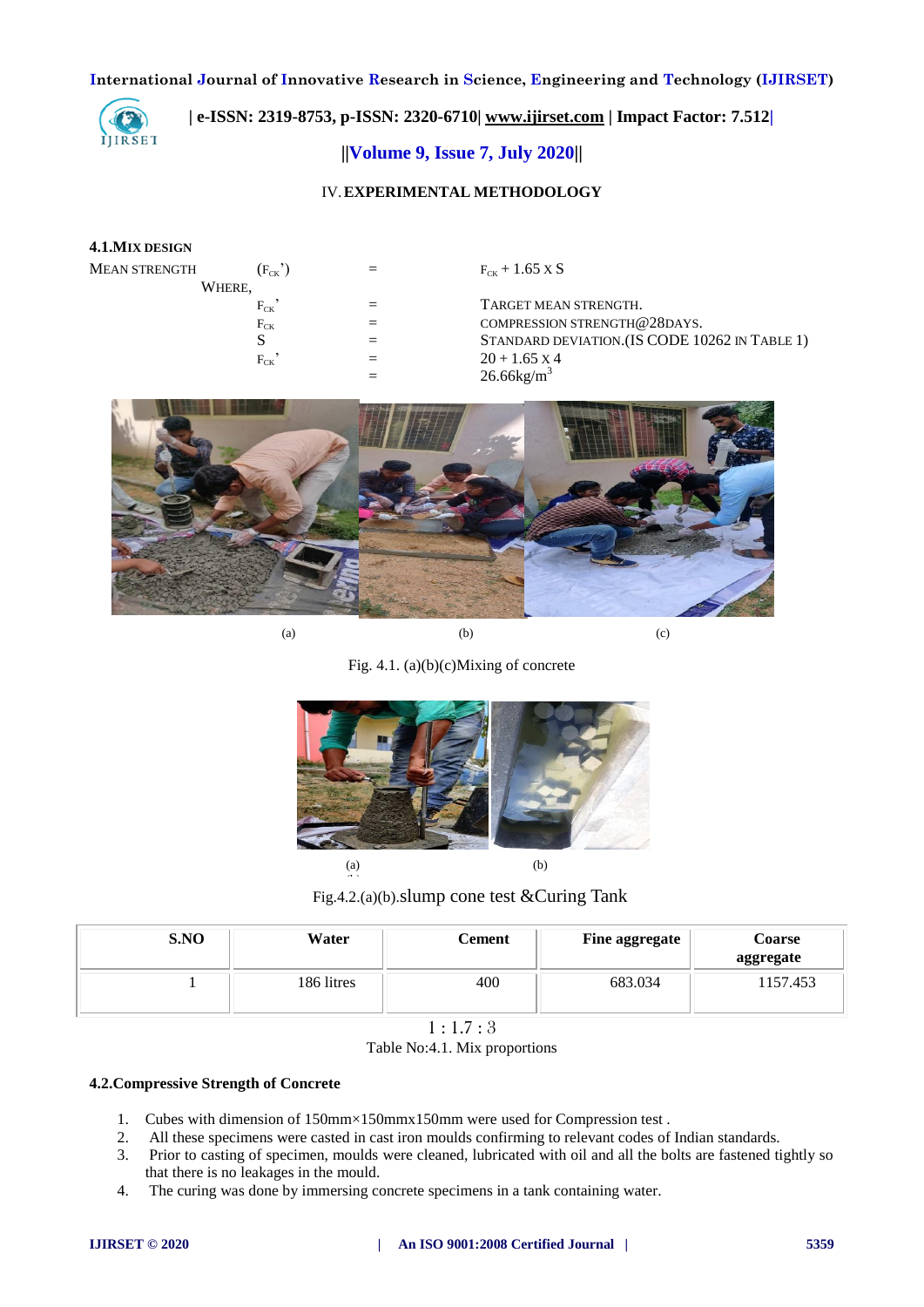

## **| e-ISSN: 2319-8753, p-ISSN: 2320-6710| [www.ijirset.com](http://www.ijirset.com/) | Impact Factor: 7.512|**

## **||Volume 9, Issue 7, July 2020||**

- 5. The concrete specimens were cured for specified number of days  $(3, 7, 28, 56, 40, 90, 40)$  and 90 days) in water at  $25\pm$ 2<sup>0</sup>C and later specimens are taken out of water for testing.
- 6. The specimens after subjected to curing drying for 1 day are loaded in compressive strength testing machine.
- 7. When tested concrete cubes should fail by developing of a crack in body of cubes.



## **COMPRESSIVE STRENGTH = LOAD / AREA**

Fig.4.3.Compressive Strength test

## **4.3.Tensile Strength of Concrete**

- 1. As per IS specifications IS 5816:1999 Split tensile test is to be conducted.
- 2. The cylinder of size is 150 mm diameter and 300 mm length are taken and cylinders were placed horizontally between the loading plate surfaces of a compression testing machine.
- 3. Then the load was applied to the cylinder until failure of the vertical diameter along the cylinder length.
- 4. The maximum load on the cylinder was to be observed.

## **Split Tensile Strength = LOAD / AREA**

**= 2P/ Πdl**

Where

P is the compressive load on the cylinder L is the length of the cylinder

D is its diameter



Fig.4.4.**Tensile Strength of Concrete**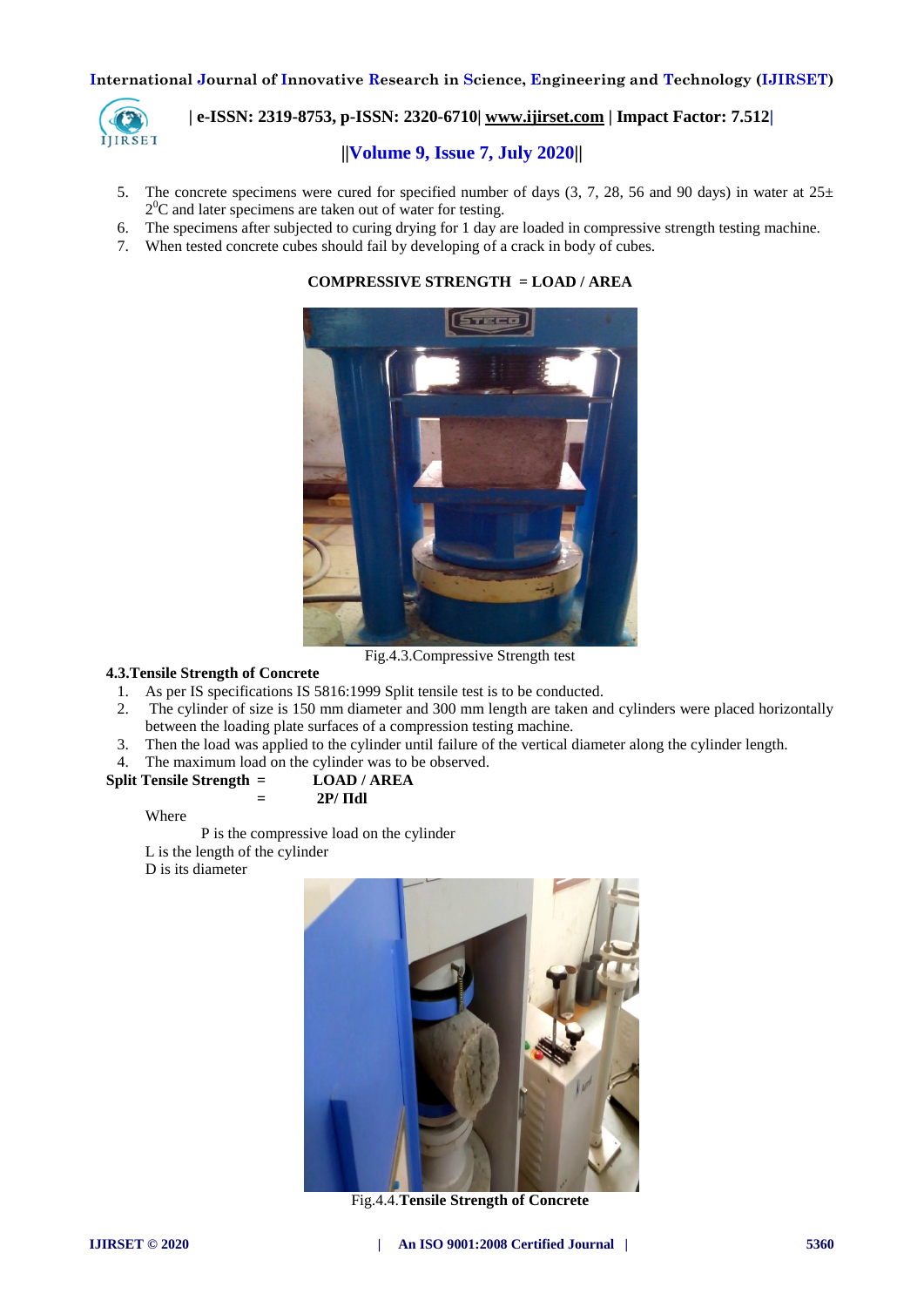

## **| e-ISSN: 2319-8753, p-ISSN: 2320-6710| [www.ijirset.com](http://www.ijirset.com/) | Impact Factor: 7.512|**

## **||Volume 9, Issue 7, July 2020||**

## **V. RESULTS**

## **5.1. Compressive strength of concrete using PP fibers**

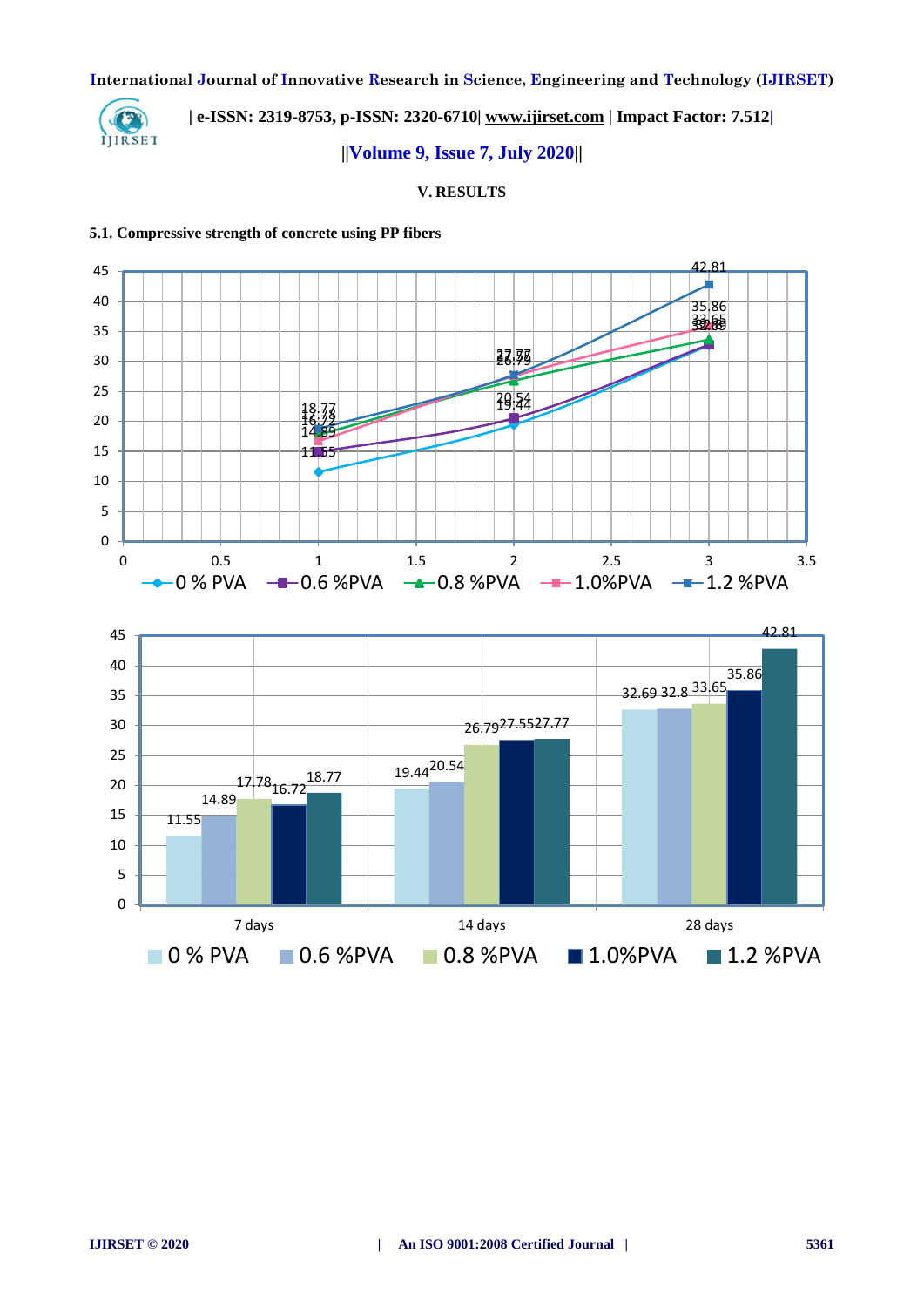

 **| e-ISSN: 2319-8753, p-ISSN: 2320-6710| [www.ijirset.com](http://www.ijirset.com/) | Impact Factor: 7.512| ||Volume 9, Issue 7, July 2020||**



## **5.2.Comparison of Tensile strength Polypropylene fiber concrete & Normal concrete**

## **VI. CONCLUSION**

- 1. The durability of concrete improves and addition of polypropylene fibres greatly improves the fracture parameters of concrete. Polypropylene fibre is Reduce number of joints And Reduce repair due to subsequent damage.
- 2. The Compressive strength of concrete is increased by 61.53 % with PP fibers at 7 days and 70.00 % increase with PP fibers at 14 days, 76.36 % increase with PP fibers at 28 days when compare with controlled concrete.
- 3. The Tensile strength of concrete is increased by 93.872 % with PP fibers when compare with controlled concrete.
- 4. The compressive strength, split tensile strength increase with the addition of fibre content as compared with conventional concrete.
- 5. The workability of Polypropylene fibre concrete has been found to decrease with increase in Polypropylene fibre content replacement.
- 6. Bond strength between polymer fibers and concrete is high.
- 7. Polymer fiber reinforced concrete is the most effective type of concrete withstands the adverse environmental conditions such as corrosion and other distress due to poor quality, execution and maintenance works.